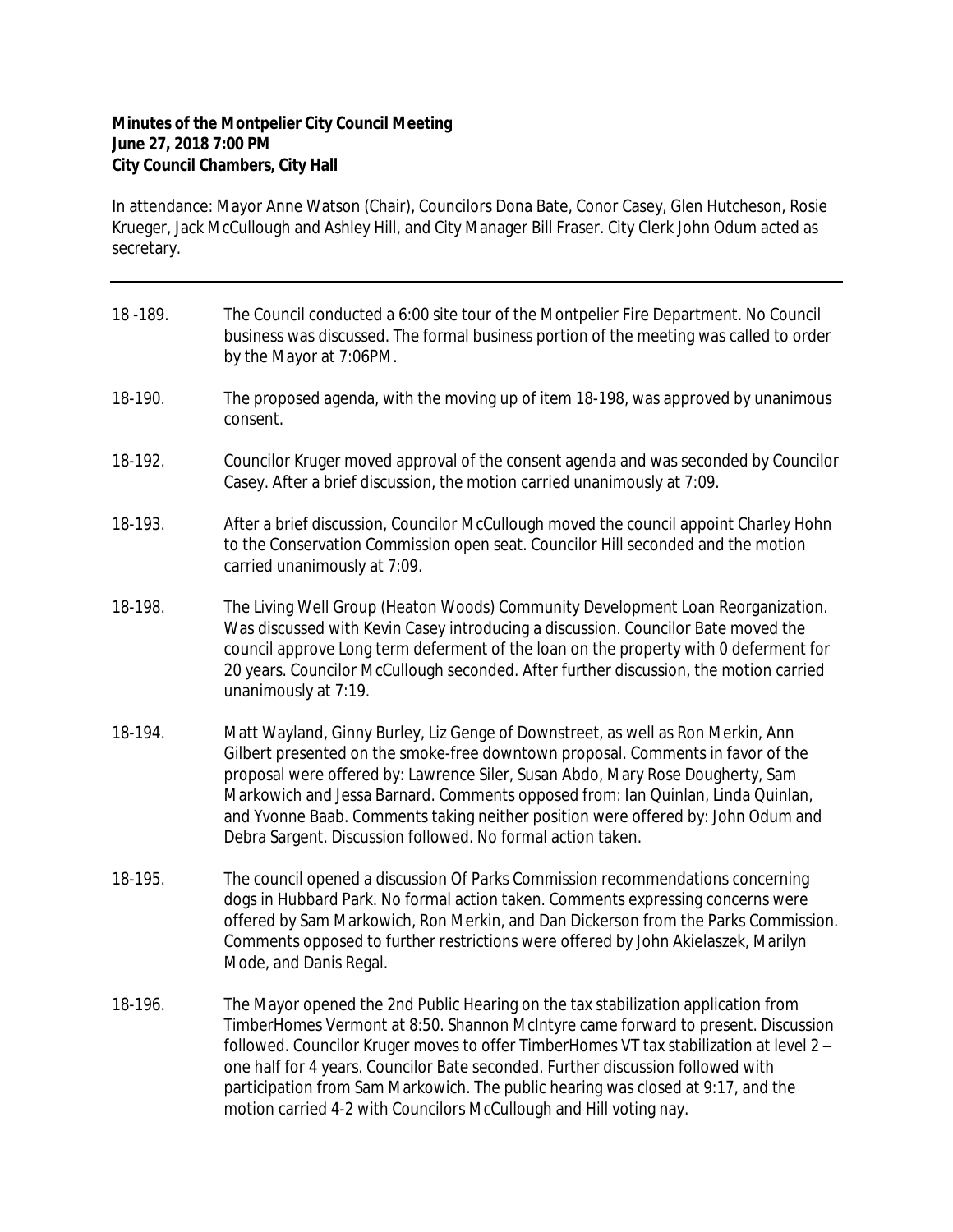|         | The Mayor called a recess at 9:17. The meeting reconvened at 9:25.                                                                                                                                                                                                                                                                                                                                                                                                                                                                                                                                                                                                                                                                       |
|---------|------------------------------------------------------------------------------------------------------------------------------------------------------------------------------------------------------------------------------------------------------------------------------------------------------------------------------------------------------------------------------------------------------------------------------------------------------------------------------------------------------------------------------------------------------------------------------------------------------------------------------------------------------------------------------------------------------------------------------------------|
| 18-197. | Kevin Casey came forward to discuss the First Time Homebuyer Down Payment<br>Assistance And Equity Building Program. Discussion followed. Councilor Bate moved to<br>approve the Housing Trust Fund recommendation to approve request of \$60,000 for<br>first time home buyers downpayment assistance and equity building program beginning<br>July 1 2018 to begin July 2 <sup>nd</sup> . Councilor Hill seconded. More discussion followed, and the<br>motion carried 5-1 with Councilor Krueger voting nay                                                                                                                                                                                                                           |
| 18-199. | Councilor Hill opened a discussion of a Social & Economic Equality Committee. Councilor<br>Hill moved the council create a Social Justice Advisory Committee with 7 members, no<br>more than 2 of which may be council members. Councilor Casey seconded. After more<br>discussion, the motion carried unanimously at 9:47.                                                                                                                                                                                                                                                                                                                                                                                                              |
| 18-200. | City Clerk Odum introduced possible ordinance revisions regarding business license. The<br>Mayor opened the first public hearing at 9:48. After discussion, the public hearing<br>closed at 9:52. Without objection, the council passed 1 <sup>st</sup> reading and scheduled 2 <sup>nd</sup><br>reading for July 25, by acclaim, at 9:53.                                                                                                                                                                                                                                                                                                                                                                                               |
| 18-201. | City Manager Fraser opened a strategic planning discussion. Councilor Bate moved the<br>council adopt the strategic outcome and priority activities as edited tonight. Councilor<br>Krueger seconded. Motion carried unanimously.                                                                                                                                                                                                                                                                                                                                                                                                                                                                                                        |
| 18-203. | Council Bate reported on the Complete Streets Committee path section naming contest.<br>Councilor Casey expressed distaste for the recent union-related ruling from the US<br>Supreme Court and offered appreciation to union members in city. Councilor Hutcheson<br>noted his Bagitos constituent meetings. Councilor Hill noted the coming parade on July<br>3rd. Councilor McCullough, hearing comments about Green Mountain Transit route<br>changes, would like to get involved. He also encouraged people to come out to council<br>meetings. Councilor Kruger thanked Jamie Granfield for work on the committee<br>application. She went on to promote programs that help school kids who rely on school<br>meals during summer. |
| 18-204. | The Mayor's offered congratulations to the Stable Montpelier Coalition and the<br>Vermont Rivers Conservancy on their grant. She noted she will not attend July meeting<br>before expressing her desire that people be kind to each other in light of the troubling<br>national news.                                                                                                                                                                                                                                                                                                                                                                                                                                                    |
| 18-205. | The City Clerk noted that early voting for the August 14 <sup>th</sup> primary had begun. He also<br>noted the coming meeting on non-citizen voting status and indicated he would recuse<br>himself from certifying the final vote on any related ballot item should he move into an<br>advocacy role.                                                                                                                                                                                                                                                                                                                                                                                                                                   |
| 18-206. | The City Manager's noted that the following the TIF application went before VEPC<br>before reporting on the parking group/coalition.                                                                                                                                                                                                                                                                                                                                                                                                                                                                                                                                                                                                     |
|         | Councilor McCullough moved, pursuant to VSA 313 (A) (2), to go into executive session for an update on                                                                                                                                                                                                                                                                                                                                                                                                                                                                                                                                                                                                                                   |